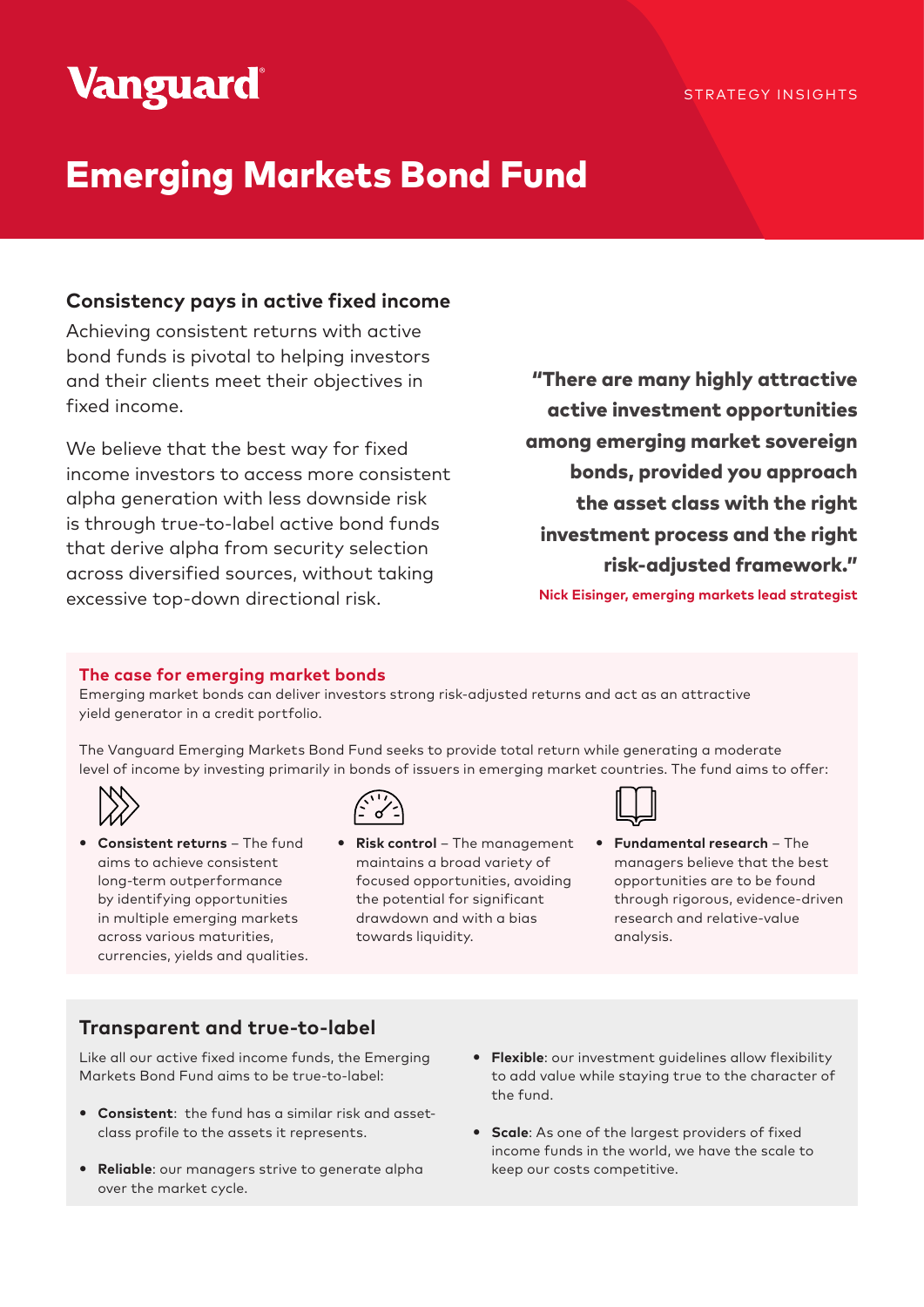## **Investment policies**

- 1. Under normal circumstances, the fund will invest at least 80% of its assets in fixed income securities of issuers that are tied economically to emerging market countries.
- 2. The fund seeks to have a majority of its assets denominated in or hedged back to the US dollar but has the ability to invest in bonds denominated in a local currency on an unhedged basis.
- **3.** The fund may invest no more than 10% of its assets in unhedged global currencies to facilitate proper risk management and execution of the investment objective and strategies of the fund.

## **Emerging Markets and Sovereign Debt team**

The fund is managed by the Emerging Markets and Sovereign Debt team within the Vanguard Active Fixed Income Group (part of the global Fixed Income Group). The seasoned, dedicated team is co-led by Daniel Shaykevich (portfolio manager) and Nick Eisinger (emerging markets lead strategist).

Our co-led team structure allows for a strong integration of portfolio management, trading and fundamental research and strategy. The portfolio manager-and analyst-led team approach ensures that every trade idea is a well-vetted active decision that fits the portfolio to maximise risk-adjusted returns while controlling downside risks.

## **Team-based investment approach**

The team includes portfolio managers, credit research analysts, traders, risk management professionals and economists that collaborate with their colleagues across the US, the UK and Asia. Our approach is designed to ensure that our strategy and risks in the portfolio are well understood by each team member, ensuring the global trading desks can take advantage of opportunities around the clock.

To mitigate key-man risk, Vanguard takes a team-based approach to investment management, avoiding a "star manager" system. Each portfolio manager is crosstrained and can carry out investment management responsibilities across all relevant portfolios. This approach ensures fund management continuity and consistency over the long term.

Vanguard has a global investment platform that employs the same daily, disciplined and tightly risk-controlled approach. Trading desks in the US, the UK and Australia manage and trade fixed income assets across the UK-and

Ireland-domiciled product ranges. This global platform allows Vanguard to trade assets locally; for instance, the London desk handles portfolio management and trading functions for European bonds.

Regardless of location, the portfolio management teams use the same investment philosophy and approach, which is supported by a single, global investment management platform that combines portfolio management, trading and operations tools. One of the many benefits of this global integration is the ability to provide contingency trading and coverage for different desks located around the globe. Vanguard traders and portfolio managers use multiple trade execution systems. If one fails, they can use an alternative.

A unique aspect of Vanguard is that our portfolio managers are also traders and the trading and portfolio management functions are integrated into one team. Portfolio managers sit alongside the dedicated index traders on the trading desk. Complementing our trading operations and working collaboratively with our portfolio management team is the middle office team. They handle cash reconciliation, confirmation of trades, reconciling corporate actions and mortgage allocations, all in support of the trading activities.

#### STRATEGY AND PROCESS

#### **Investment philosophy**

Our methodology for investing is based primarily on evaluating the fundamentals and technicals of credit curves; we believe our research resources, market relationships and quantitative tools allow us to generate consistent levels of alpha over the long term.

Our process is also designed to be dynamic and flexible – as such, we do not have any particular bias to duration or quality, but these factors are used as inputs into how we believe a particular credit is priced.

We do have a liquidity bias, as maintaining higher-thanaverage portfolio liquidity allows us to take advantage of more of the opportunities that the market provides.

We also may hold higher cash balances than some peers for the same reason. Above all, our process is focused on identifying relative-value opportunities and reducing dependence on market directionality.

Further, we have a number of quantitative tools designed to identify opportunities for market directional, country selection and security-level exposure, but these are screens rather than black-box models.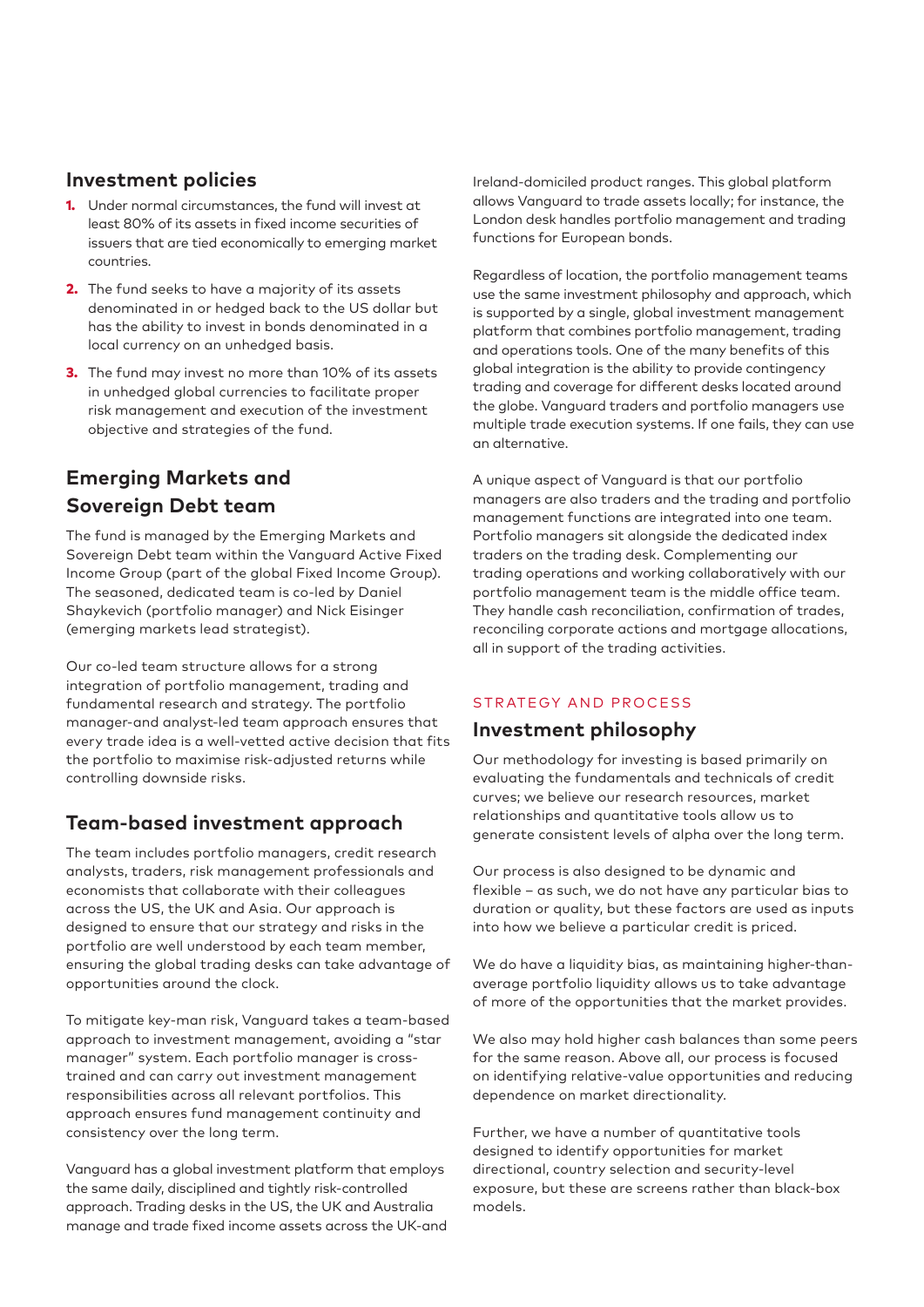#### **Vanguard Emerging Markets Bond Fund: key features**

**Relative-value approach:** The Emerging Markets and Sovereign Debt team seeks to identify and exploit the most attractive risk/reward opportunities. They focus on bottom-up selection opportunities, taking into account the most attractive areas of emerging markets in terms of credit, curve and instrument. The fund is designed and managed within a riskadjusted approach, focusing on alpha without taking significantly more risk than required.

**Separates alpha from beta:** The Emerging Markets and Sovereign Debt team uses macro and micro drivers of emerging markets to identify securities that have the greatest odds of producing alpha while reducing reliance on overall market direction.

**Diversified benchmark:** The most common benchmark across competing active funds is the J.P. Morgan EMBI Global Index. The managers of the Vanguard fund have chosen to perform against the J.P. Morgan EMBI Global Diversified Index as it better aligns with the fund's investment approach. The two J.P. Morgan indexes contain the same basket of securities but differ in their allocations across these securities. This promotes lower concentration and more diversification in the fund.

**Global investment platform:** Vanguard has a global investment platform that employs the same daily, disciplined and tightly risk-controlled approach. Trading desks in the US, the UK and Australia manage and trade fixed income assets. This global platform allows Vanguard to trade assets locally while credit research takes place in the region where the issuer is based. This allows both local research and best execution.

#### **Emerging market debt portfolio construction and Vanguard's advantage**

Vanguard's investment process is centred on four key areas:

- Diversified sources of alpha that drive consistent performance.
- Deliberate and controlled exposure to top-down correlated risks.
- Focus on alpha generation from security selection and country allocation.
- Trades are sized based on avoiding large downside losses.



**Vanguard's advantage**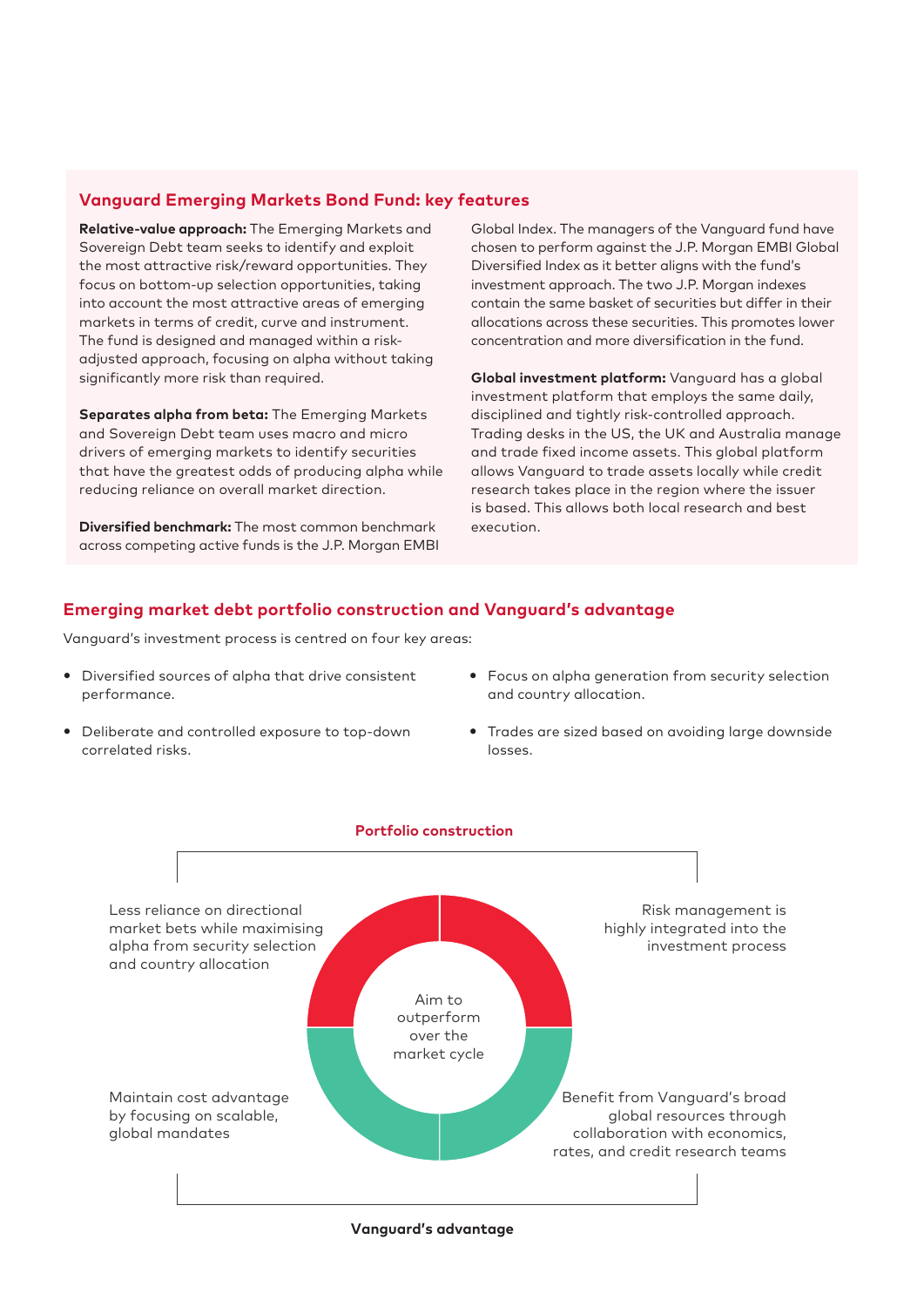## **Emerging market debt investment process**

#### **We combine top-down macro views with bottom-up security selection ideas.**

| 1. Macro/asset class                                    | 2. Country allocation                                                                               | 3. Security selection                                        |
|---------------------------------------------------------|-----------------------------------------------------------------------------------------------------|--------------------------------------------------------------|
| • Utilizing Vanguard's global<br>economic resources     | · Rigorous fundamental<br>research to identify improving<br>stories and avoid "crisis<br>countries" | • Separating alpha from<br>market risk (beta)                |
| • Measuring impact of<br>macroeconomic scenarios on     |                                                                                                     | • Focus on deviations away<br>from fair value and mispricing |
| emerging markets external,<br>local, and corporate debt | • Understanding macro drivers                                                                       | of bonds                                                     |
|                                                         | Incorporating impact of<br>technical factors                                                        | • Assessing efficiency of cash<br>bond versus derivative for |

**Portfolio construction**

positioning

- Focus on deliberate and controlled risk taking while controlling for downside risk
	- Managing market beta and other correlated risks
	- Maximizing use of high Sharpe ratio strategies such as security selection

At every stage of our process, we adopt a risk-adjusted mind-set: in essence, this is about understanding whether and how historical relationships between assets (across countries, parts of a credit curve, foreign exchange and local government bonds) are changing and how they may evolve.

We maintain a disciplined single-portfolio approach to ensure we avoid siloes across our investments, and thus maintain control over our top-level risks and do not introduce unintended beta to our portfolios.

| <b>Fund facts</b><br>Investment manager<br><b>Management Team</b><br><b>Benchmark</b><br><b>Base Currency</b><br>Methodology | Vanguard Global Advisers, LLC<br>Vanguard Fixed Income Group<br>J.P. Morgan EMBI Global Diversified Index<br><b>USD</b><br>Active                                  |                                                                                                                        |  |
|------------------------------------------------------------------------------------------------------------------------------|--------------------------------------------------------------------------------------------------------------------------------------------------------------------|------------------------------------------------------------------------------------------------------------------------|--|
| Investment objective                                                                                                         | The fund seeks to provide total return while generating a moderate level of<br>income by investing primarily in bonds of issuers in emerging market countries.     |                                                                                                                        |  |
| <b>Structure</b><br>Share class <sup>1</sup> and inception date                                                              | UCITS domiciled in Ireland<br>Institutional Plus Accumulation Shares (USD)<br>Investor Accumulation Shares (USD/EUR/GBP)<br>Investor Hedged Accumulation (EUR/GBP) | 3 December 2019<br>3 December 2019<br>3 December 2019                                                                  |  |
| Minimum initial investment                                                                                                   | Institutional Plus Accumulation Shares (USD)<br>Investor Accumulation Shares (USD/EUR/GBP)<br>Investor Hedged Accumulation (EUR/GBP)                               | USD200,000,000<br>100,000 (in currency<br>of relevant share class)<br>100,000 (in currency of<br>relevant share class) |  |
| Ongoing charges figure (OCF) <sup>2</sup>                                                                                    | Institutional Plus Accumulation Shares (USD)<br>Investor Accumulation Shares (USD/EUR/GBP)<br>Investor Hedged Accumulation (EUR/GBP)                               | 0.45%<br>0.60%<br>0.60%                                                                                                |  |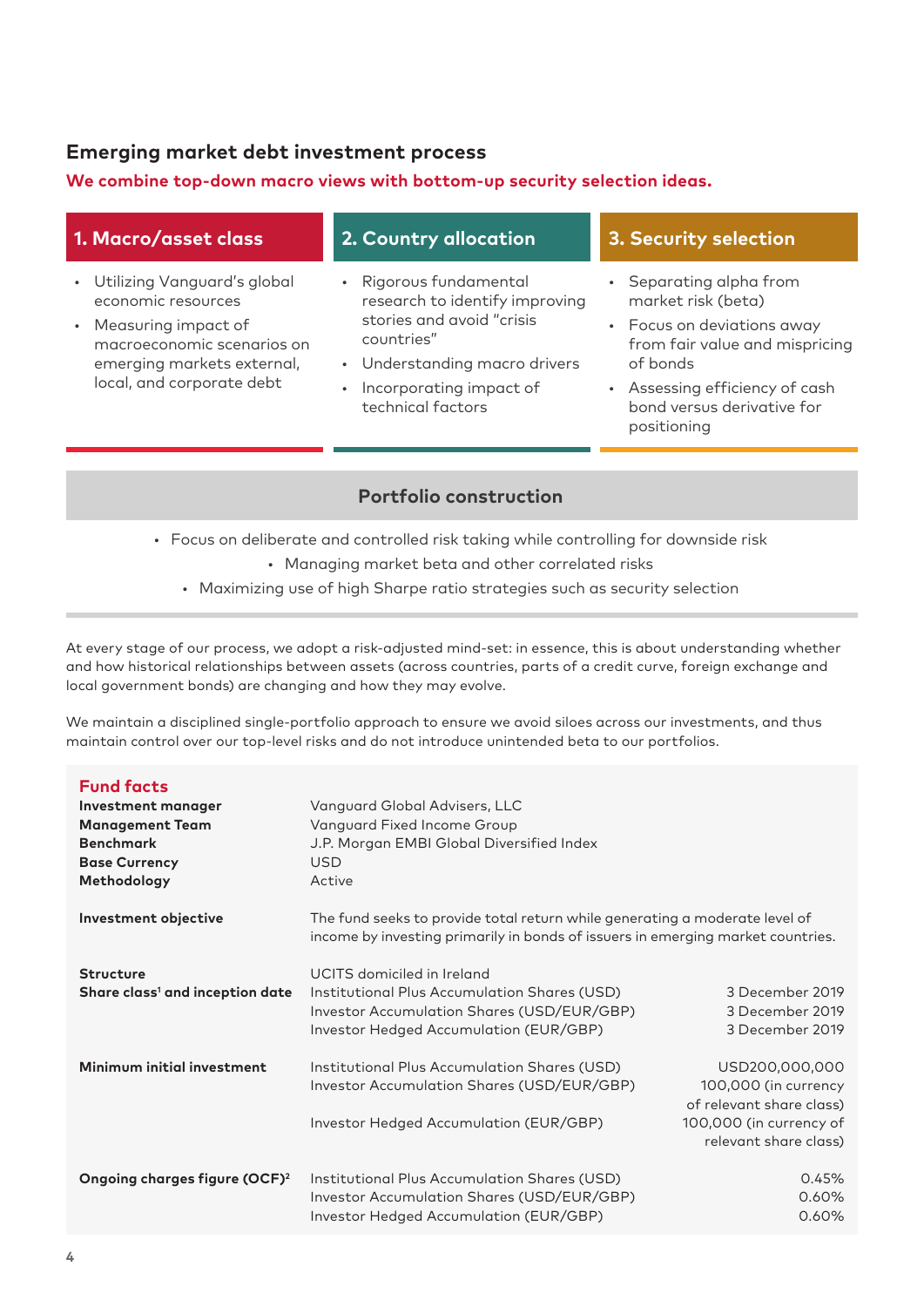## **Why Vanguard?**

Vanguard firmly believes in active management. As one of the largest providers of active fixed income funds in the world, we have the scale, experience and expertise to deliver value to investors by focusing on time-tested performance.



#### **We're structured for success**

**A focus on talent, culture and process:** Our 50+ analysts conduct rigorous sector analysis and our unique combined portfolio manager-trader model allows us to access opportunities where others can't.

**A fixed income pioneer:** we manage over \$1.7tn in active fixed income assets globally and have over 35 years' experience managing active strategies. Our scale and unique client-owned structure in the US allow us to offer lower fees so that clients keep more of their return.

**True-to-label funds:** We thoughtfully define the opportunity set for key risk and return drivers for each fund so you know what to expect.

Our investment process is based on our deep specialisation and collaborative culture. Our 180-strong Fixed Income Group combines global access to opportunities with local expertise, allowing us to provide consistent alpha generation over the market cycle.



#### **We manage for outperformance**

**Diversified alpha:** Our deeply specialised yet collaborative approach reduces sector bias and improves relative-value decisions with an emphasis on bottom-up security selection and relative value.

**Intelligent risk:** Our low costs mean we aren't pressured into taking excessive top-down directional risk and instead can focus on high-conviction ideas.

**ESG integration:** We assign each credit an ESG risk rating based on our assessment of the probability of an ESG event and the potential magnitude of its impact on the issuer's credit profile. We also integrate ESG into our sector-level analysis.

Source: Vanguard as of 30 June 2021

## **The Vanguard Fixed Income Group**

The Vanguard Fixed Income Group has over 35 years of experience managing active fixed income portfolios, having launched our first active bond fund in 1982. Our philosophy emphasises rigorous, consistent and analysis-driven portfolio construction to achieve highly controlled and consistent investment results.

The Fixed Income Group has formalised a framework within which we analyse market relationships and individual credits, and continuously seek to enhance our quantitative analysis capabilities. One of the group's focus areas is forecasting individual issuer credit trends. Depending on market conditions, the team also concentrates on changes in credit spread

and market volatility as well as yield-curve reshaping. Additionally, the Fixed Income Group closely monitors global economic activity and monetary policy.

Since inception, the Fixed Income Group has sought to refine its techniques for delivering consistent performance, tightening risk control and maintaining transparency. We are continually strengthening our risk management process to ensure we capture the critical drivers of performance.

**Learn more about active fixed income management at Vanguard**

<sup>1</sup> Additional dormant share classes are available on request. Source: Vanguard as at 28 February 2021

2 The OCF administration, audit, depository, legal, registration and regulatory expenses incurred in respect of the funds